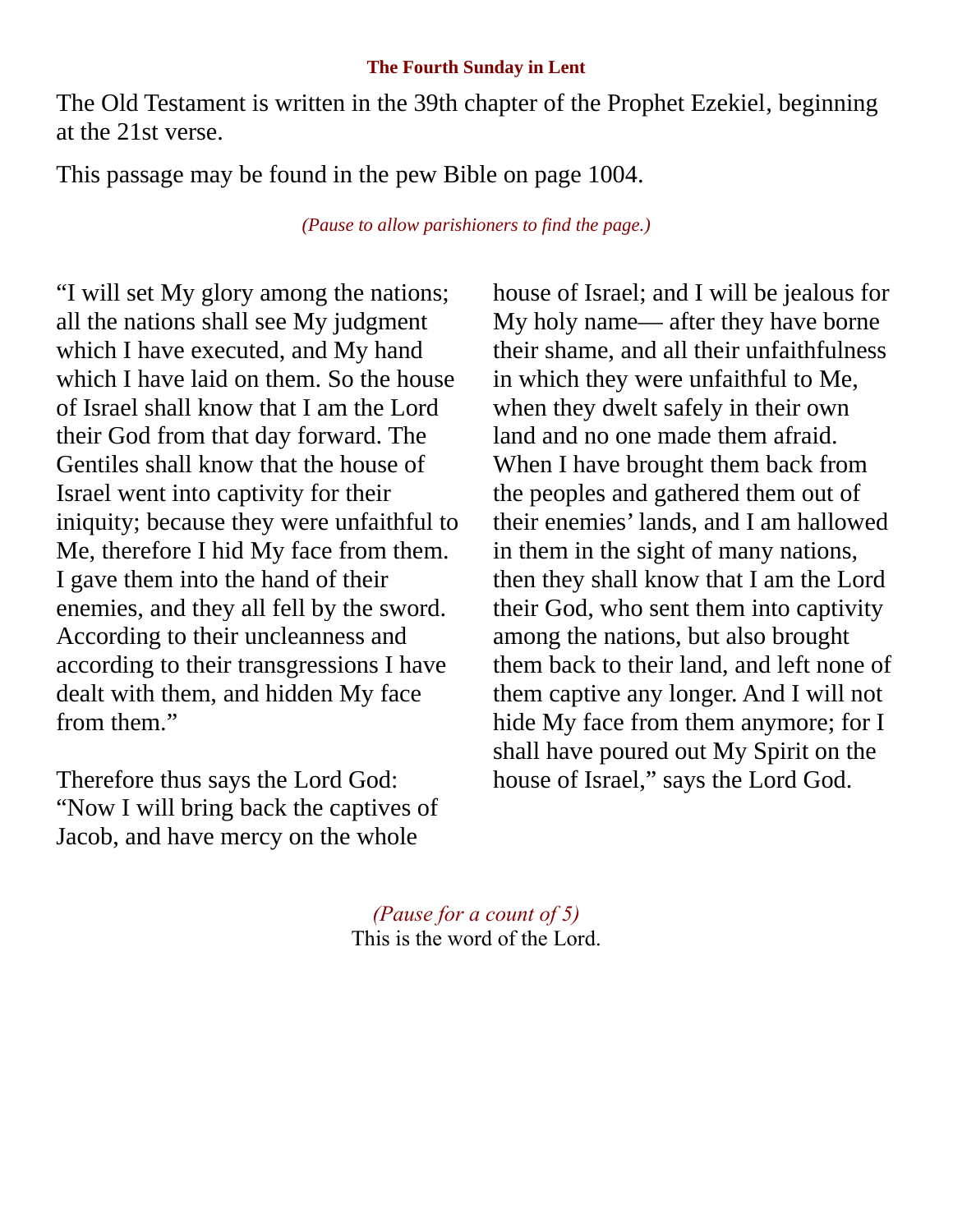## **The Fourth Sunday in Lent**

## **Psalm 147:** *(1-11)*

1 PRAISE the Lord, for it is a good thing to sing praises unto our God; \* yea, a joyful and pleasant thing it is to be thankful.

2 The Lord doth build up Jerusalem, \* and gather together the outcasts of Israel.

3 He healeth those that are broken in heart, \* and giveth medicine to heal their sickness.

4 He telleth the number of the stars, \* and calleth them all by their names.

5 Great is our Lord, and great is his power; \* yea, and his wisdom is infinite.

6 The Lord setteth up the meek, \* and bringeth the ungodly down to the ground.

7 O sing unto the Lord with thanksgiving; \* sing praises upon the harp unto our God:

8 Who covereth the heaven with clouds, and prepareth rain for the earth; \* and maketh the grass to grow upon the mountains, and herb for the use of men;

9 Who giveth fodder unto the cattle, \* and feedeth the young ravens that call upon him.

10 He hath no pleasure in the strength of an horse; \* neither delighteth he in any man's legs.

11 But the Lord's delight is in them that fear him, \* and put their trust in his mercy.

12 Praise the Lord, O Jerusalem; \* praise thy God, O Sion.

13 For he hath made fast the bars of thy gates,  $*$  and hath blessed thy children within thee.

14 He maketh peace in thy borders, \* and filleth thee with the flour of wheat.

15 He sendeth forth his commandment upon earth, \* and his word runneth very swiftly.

16 He giveth snow like wool, \* and scattereth the hoarfrost like ashes.

17 He casteth forth his ice like morsels: \* who is able to abide his frost?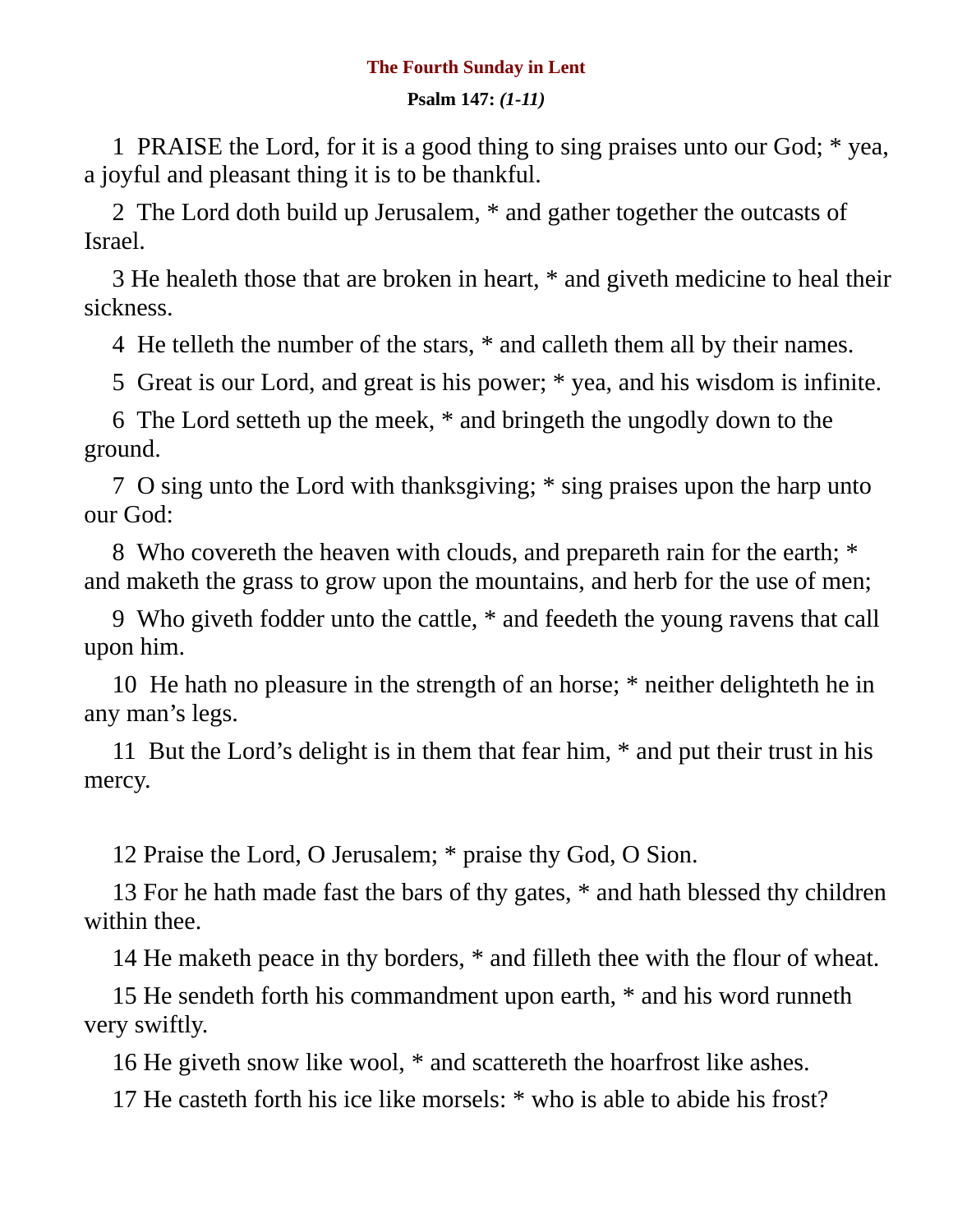18 He sendeth out his word, and melteth them: \* he bloweth with his wind, and the waters flow.

19 He showeth his word unto Jacob, \* his statutes and ordinances unto Israel.

20 He hath not dealt so with any nation; \* neither have the heathen knowledge of his laws.

*Glory be…*